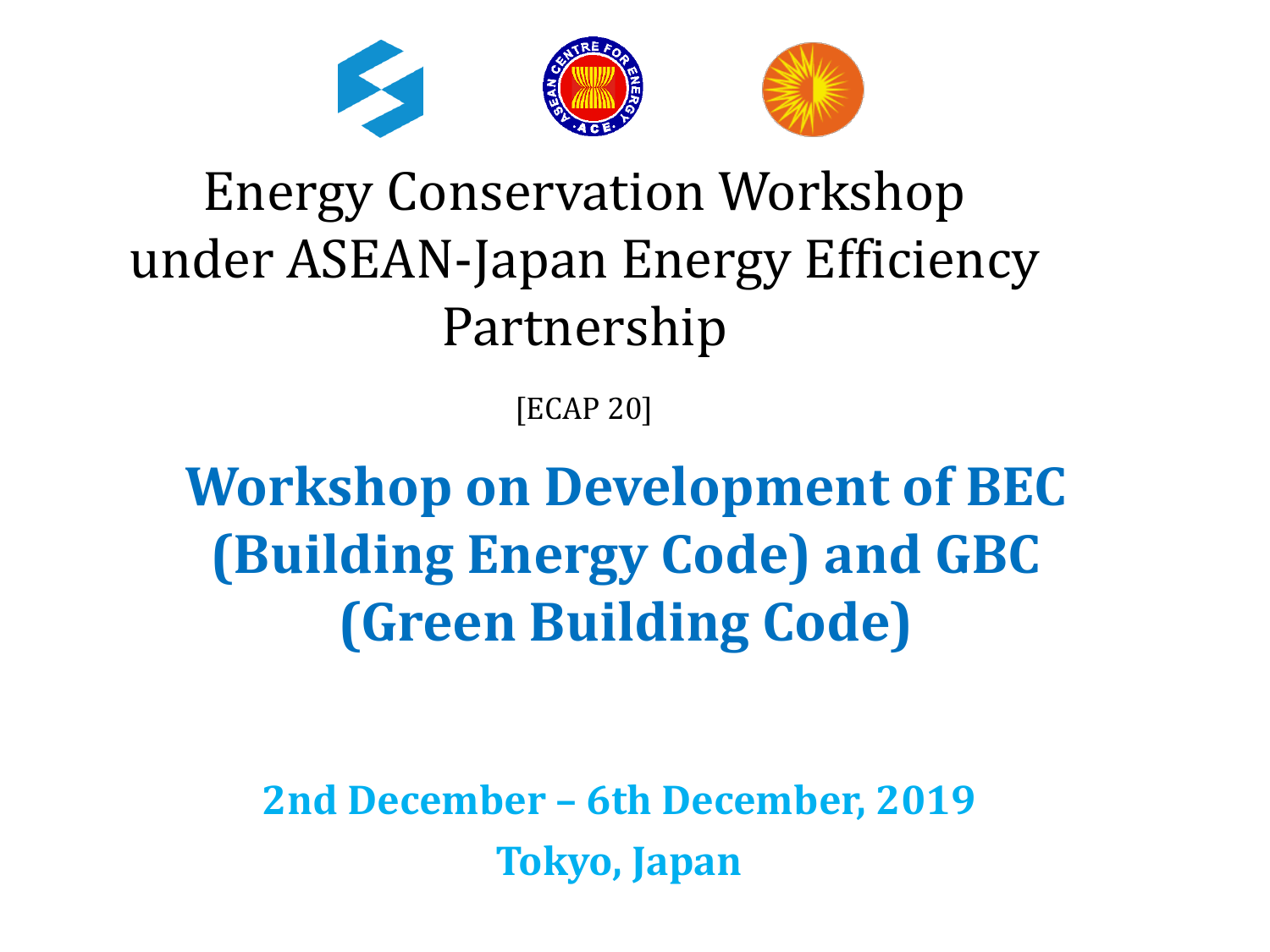#### Overview of Energy Consumption

• **Primary Energy Consumption (2014): 2,510 KTOE**



#### **Annual Electricity Energy Consumption by Sector, 2018 (GWh)**

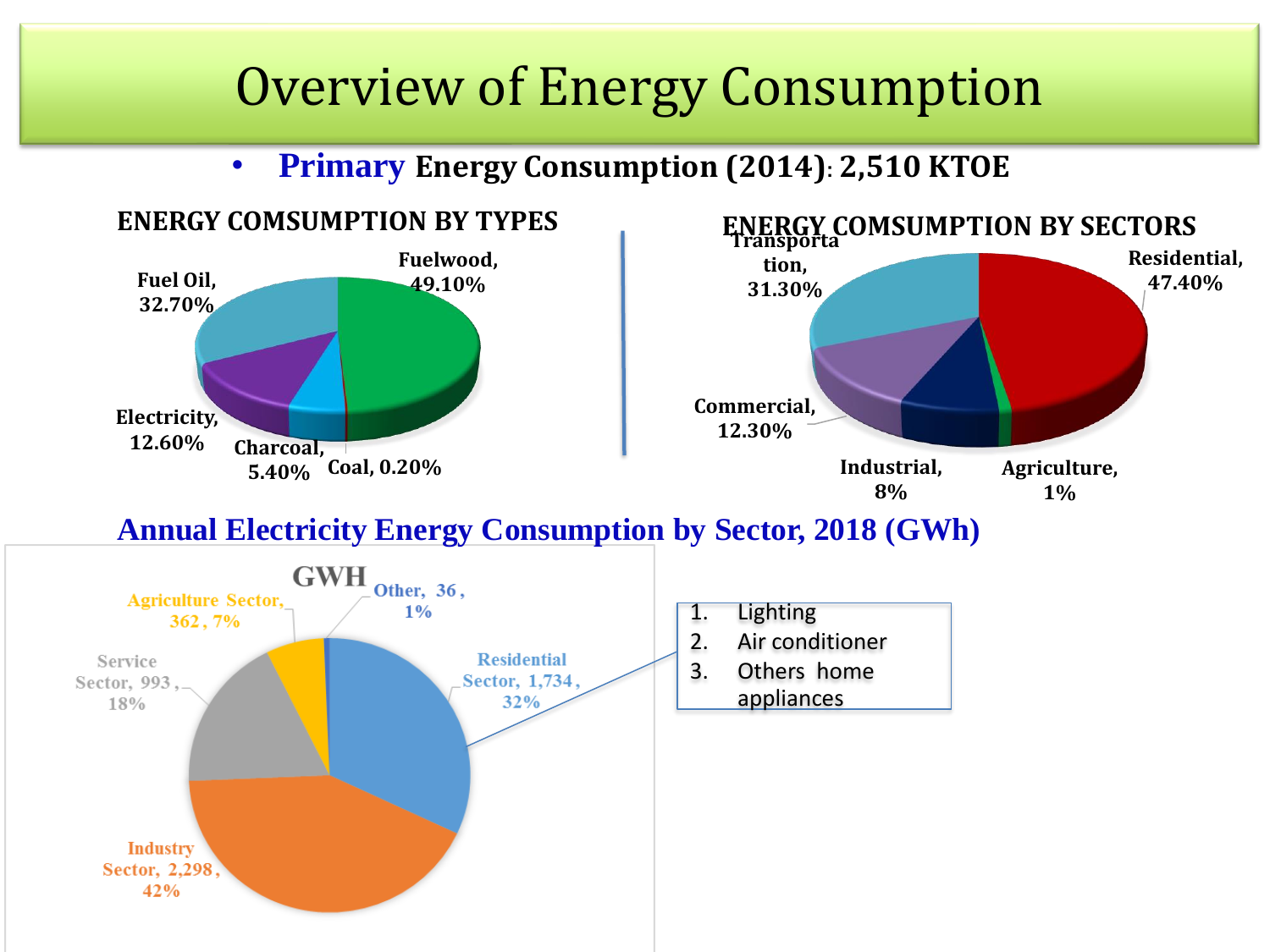### 3. National target on Energy Intensity

- The National target on EI up to 2030:
	- Reduction of national energy demand by 10%
	- GHG reduction
- **Focus in 4 areass,000** 
	- Industry
	- Residential
	- · Building & office<sub>2,000</sub>
	- Transportation
- Cooperation..

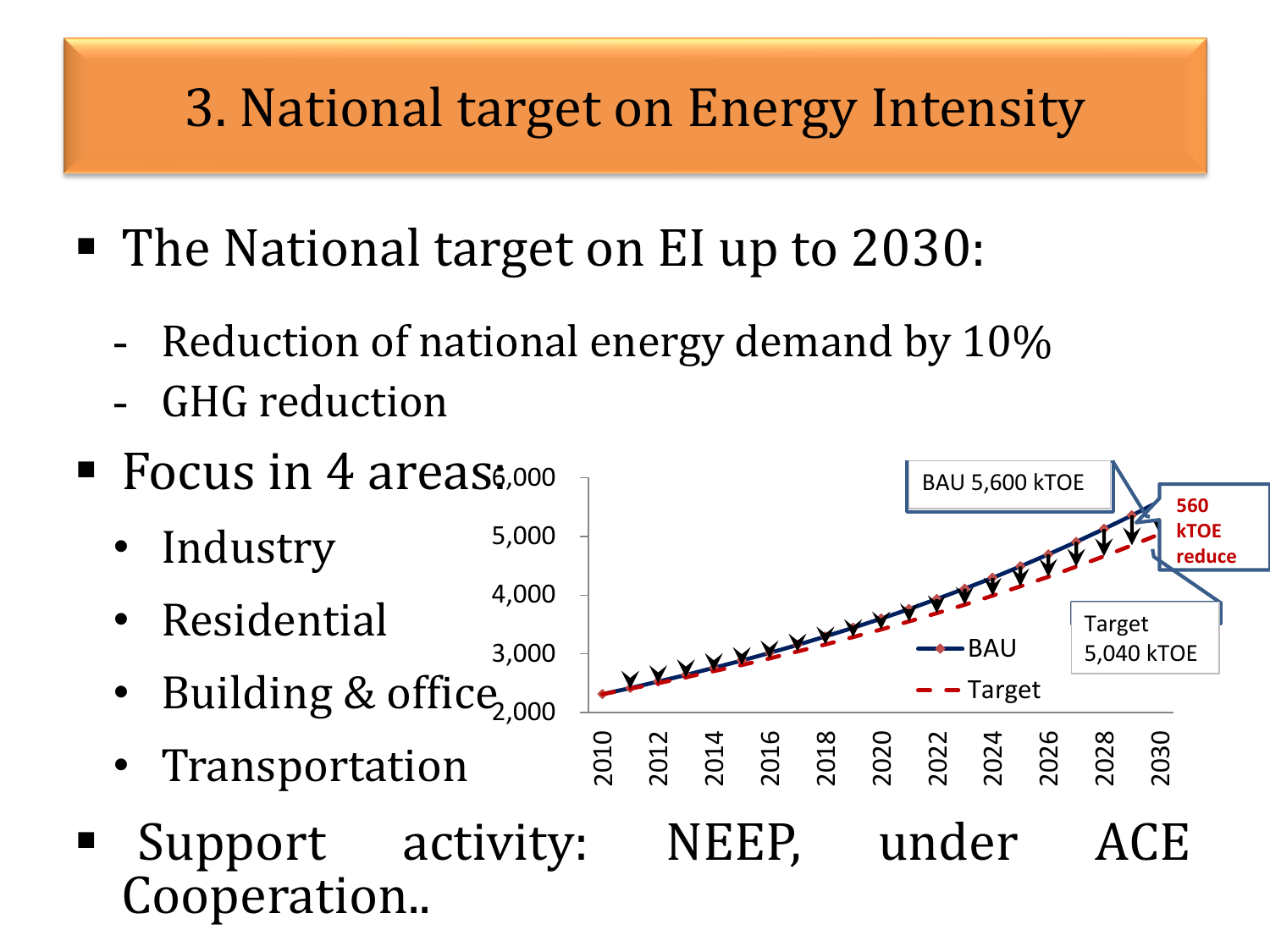### 2. Legal framework on EE&C

- 1. National EE&C Policy
- 2. Prime minister degree (EE&C promotion plan)
- 3. Roadmap and Master Plan (**EE&C Implementation plan)**
- 4. Roadmap on Air Conditioner
- 5. Strategy to promote clean energy in transportation sector
- 6. Energy Efficiency Standard and labeling
- 7. Others: under development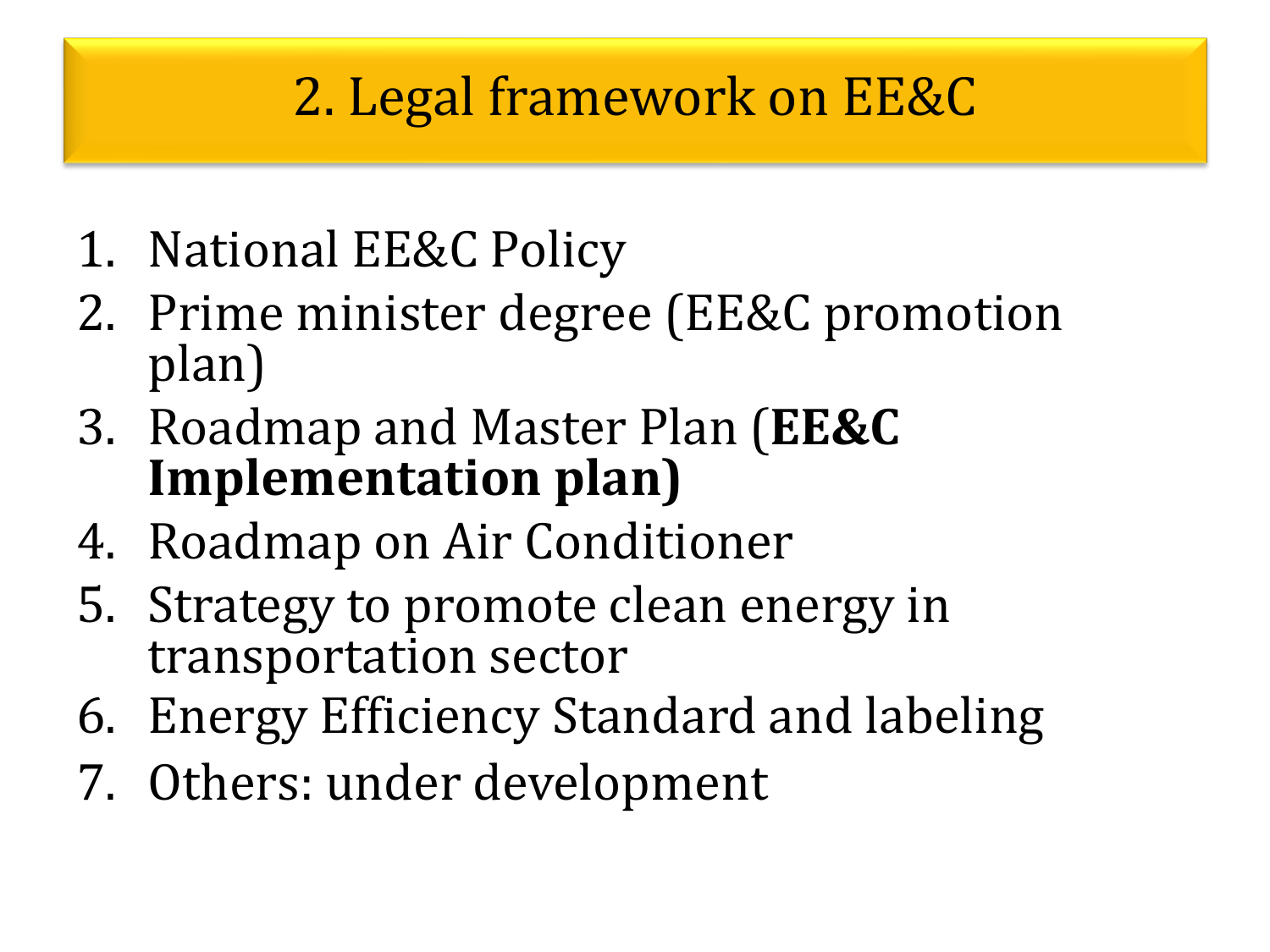#### The activities for EE in relates products

- Air conditioner:
	- Survey and data collection for database development
	- Developing relates legislation tools including S&L to support EE activity
	- Setting up mechanism to manage import product !!!
- Lighting: Propose to have same steps as above mentioned for air conditioner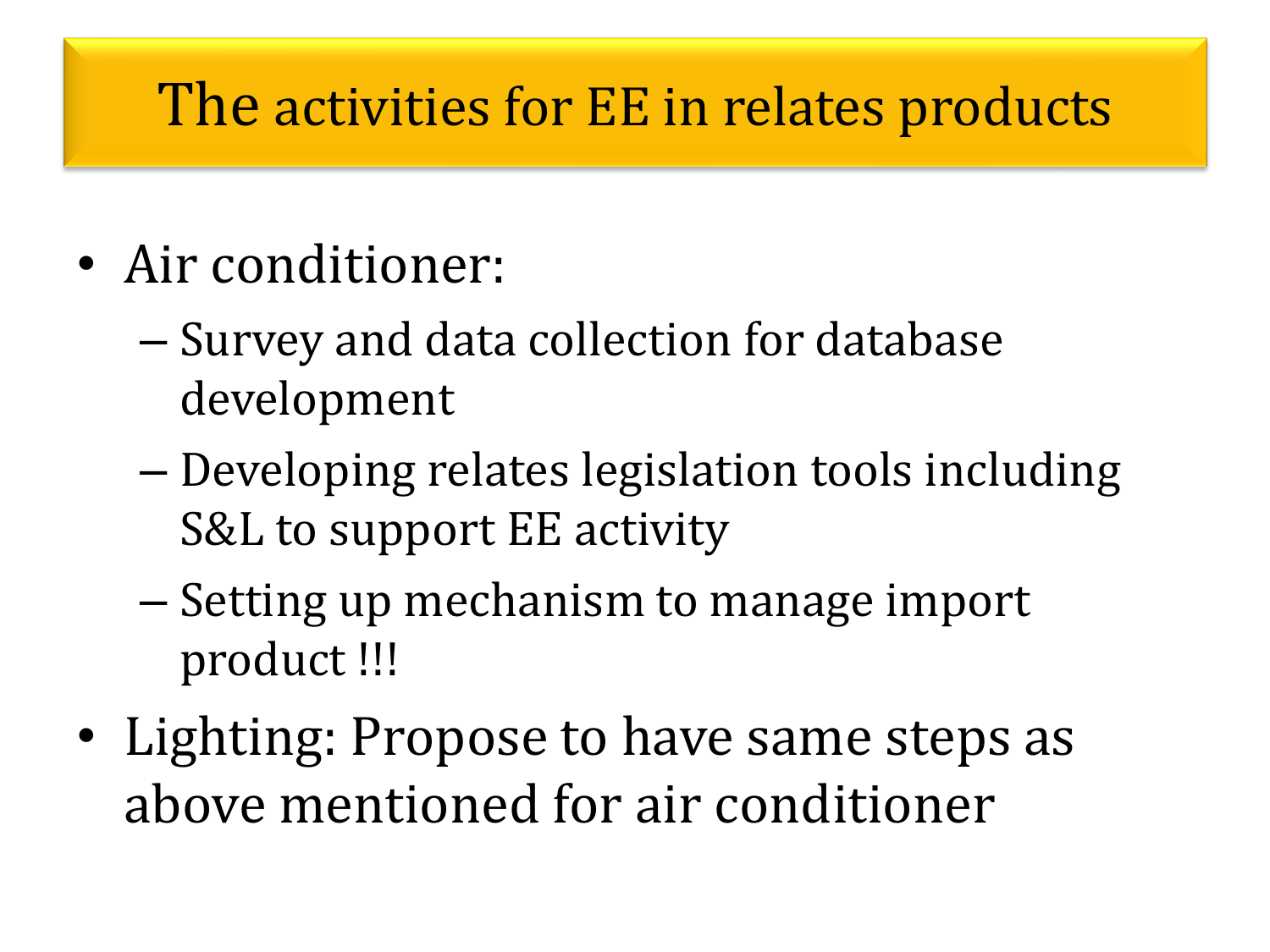# **Targets of EE in Building Sector**

- Office
- Department store
- Retail
- Hotel
- Condominium
- Infirmary/Hospital
- Educational Institute
- Others
- BEC
- GBC
- EEB
- Env.B
- ZEB
- ..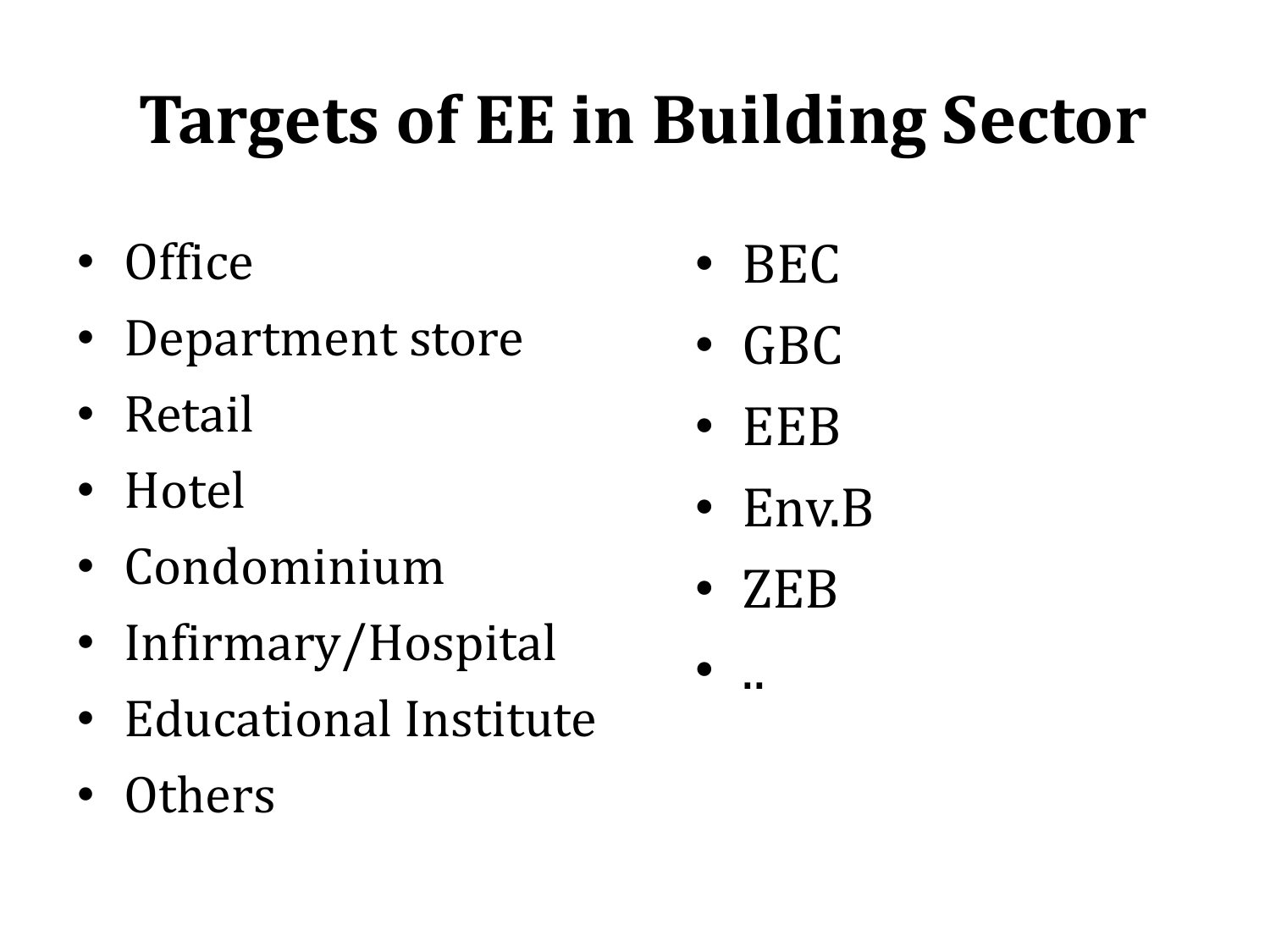## Energy Intensity achievement

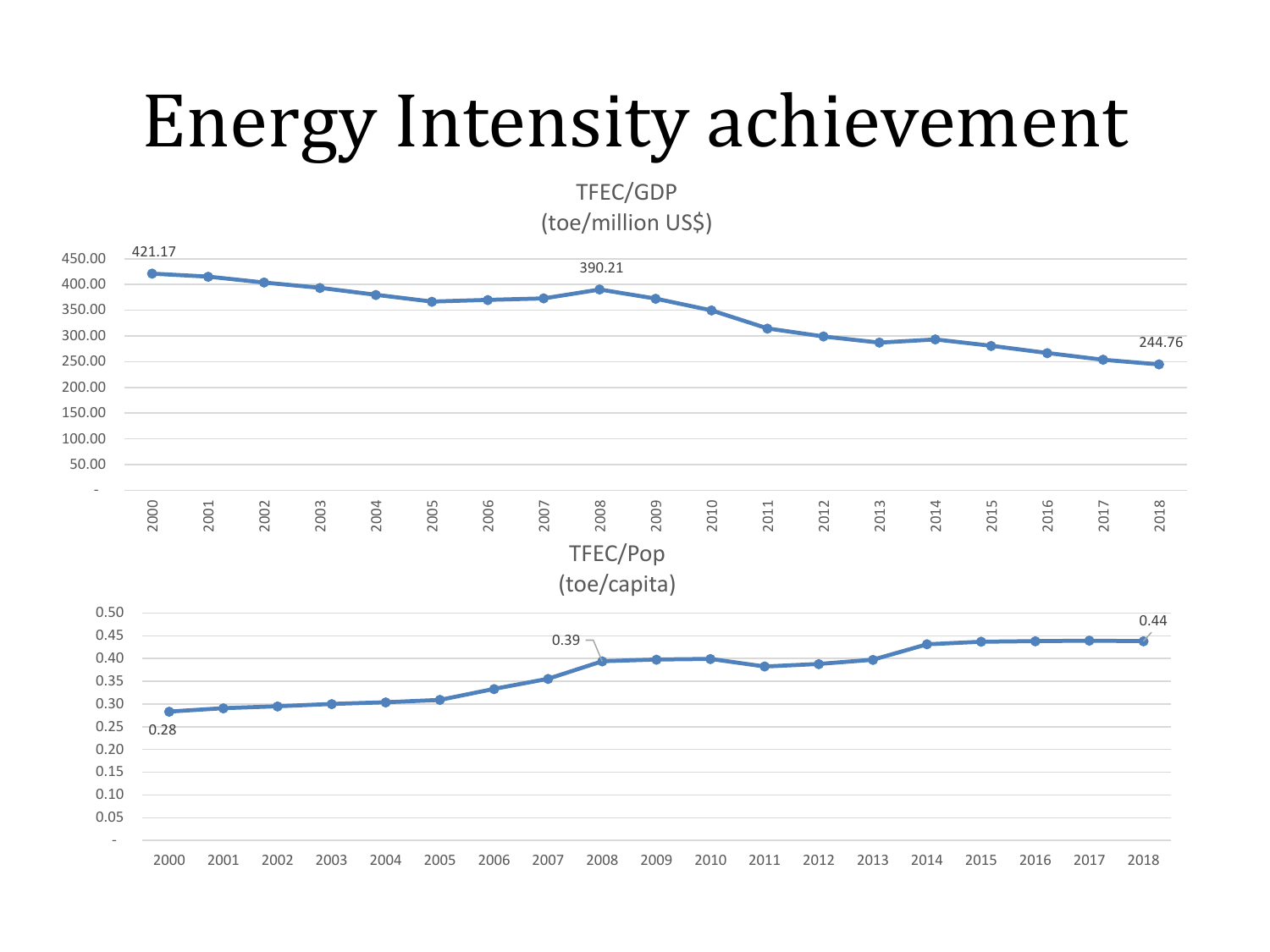### EE development System in Building

- Learning and experience exchange with AMS and other partners on BEC/GBC
- Develop BEC/GBC system in the country
- Capacity building to the government officers
- Introduce energy management system to owner of building through pilot activity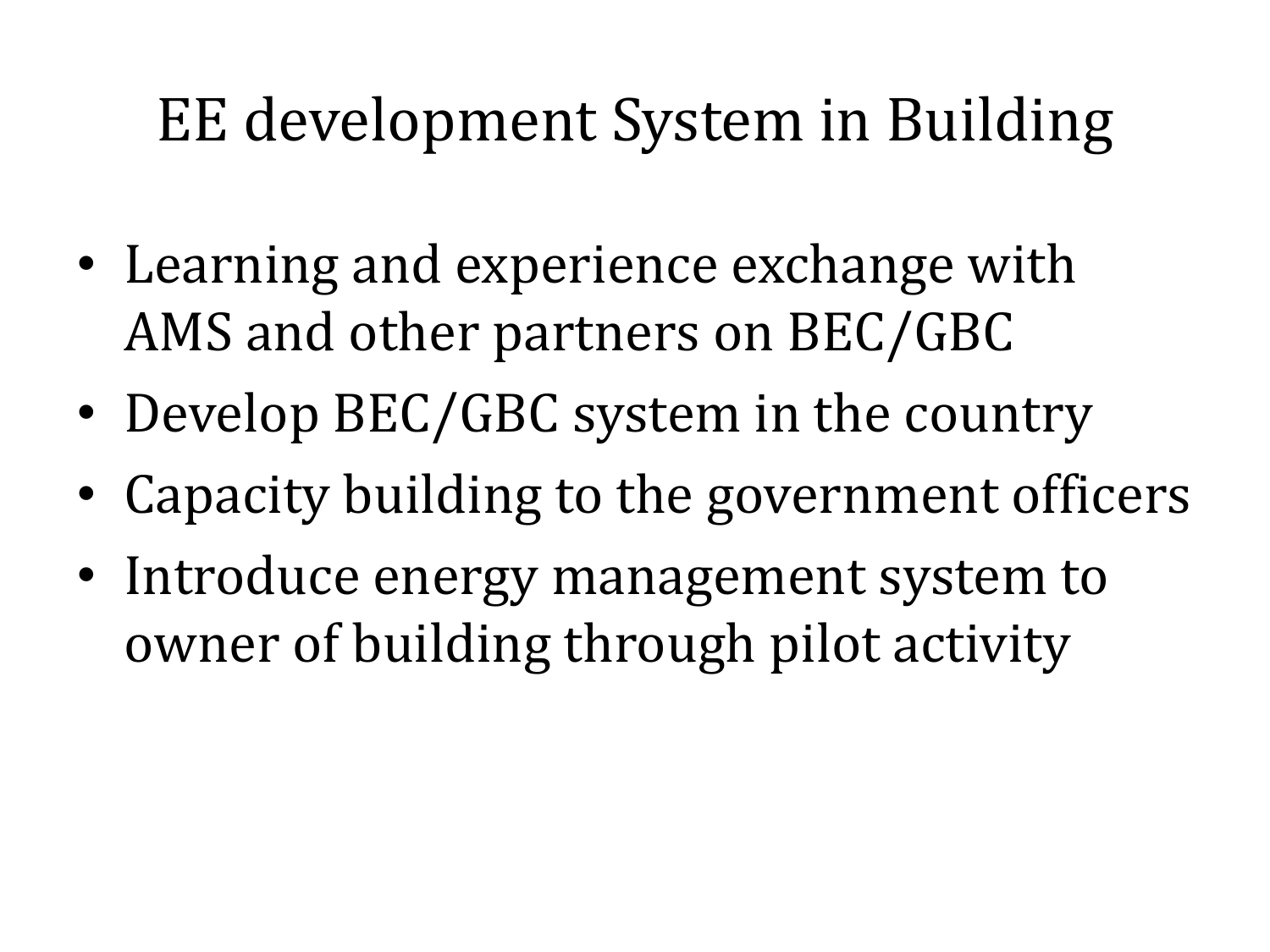### Problem and challenges

- Insufficient database and information of all types of building
- Many relates tools are underway of development
- Guideline and mechanism on high energy efficiency building are necessary to develop
- No reference tools for designing EE building
- Poor public awareness on EE&C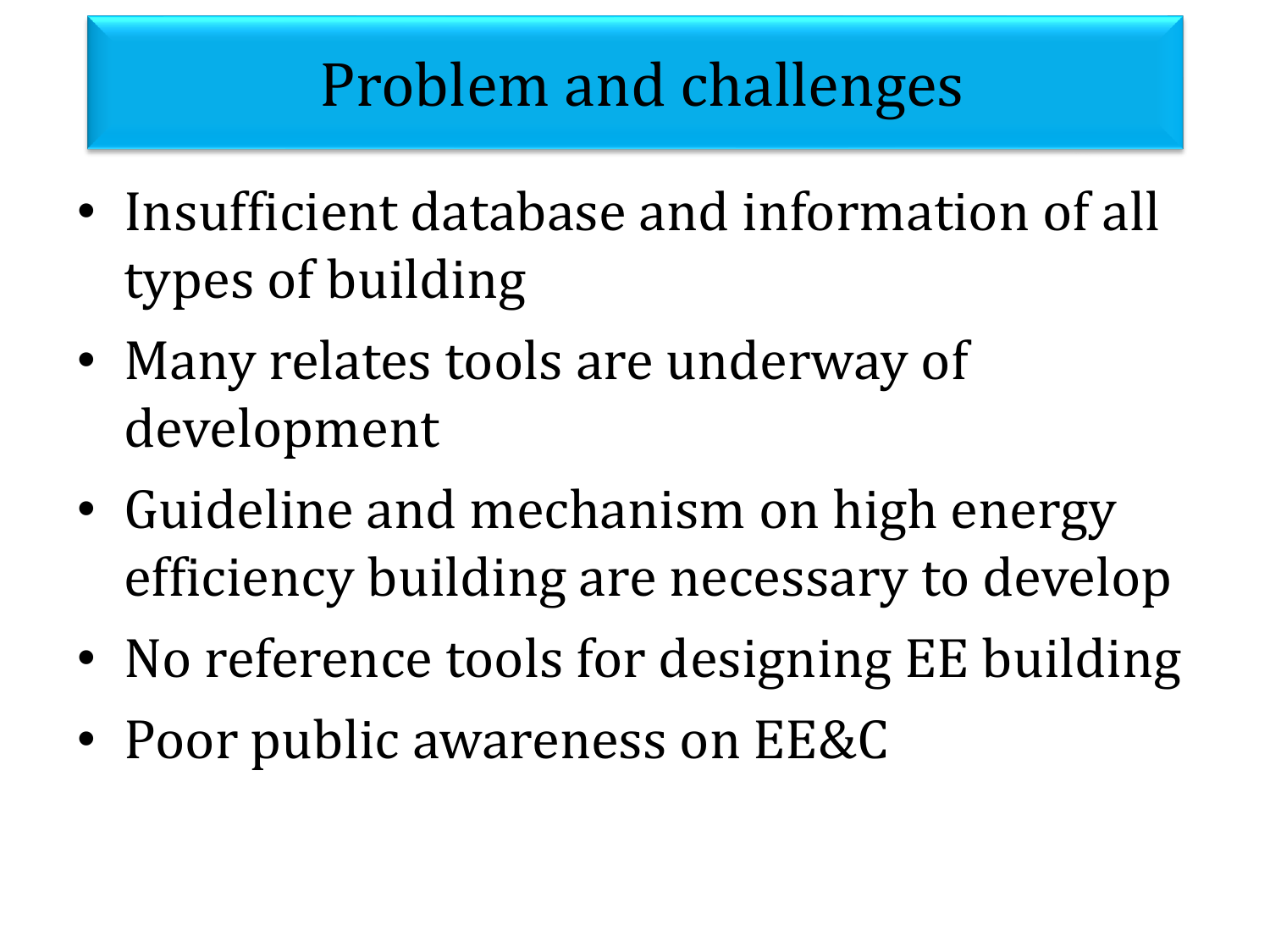### Future plan on EE&C

- 1. Develop regulation/guideline for designing and operation EE Building
- 2. Setting up coordination mechanism between relates sectors and stakeholders
- 3. Determine the designated building by scoping building's area and energy consume of building
- 4. Promote energy management system in the building
- 5. Develop pilot project for EEB, Env.B..